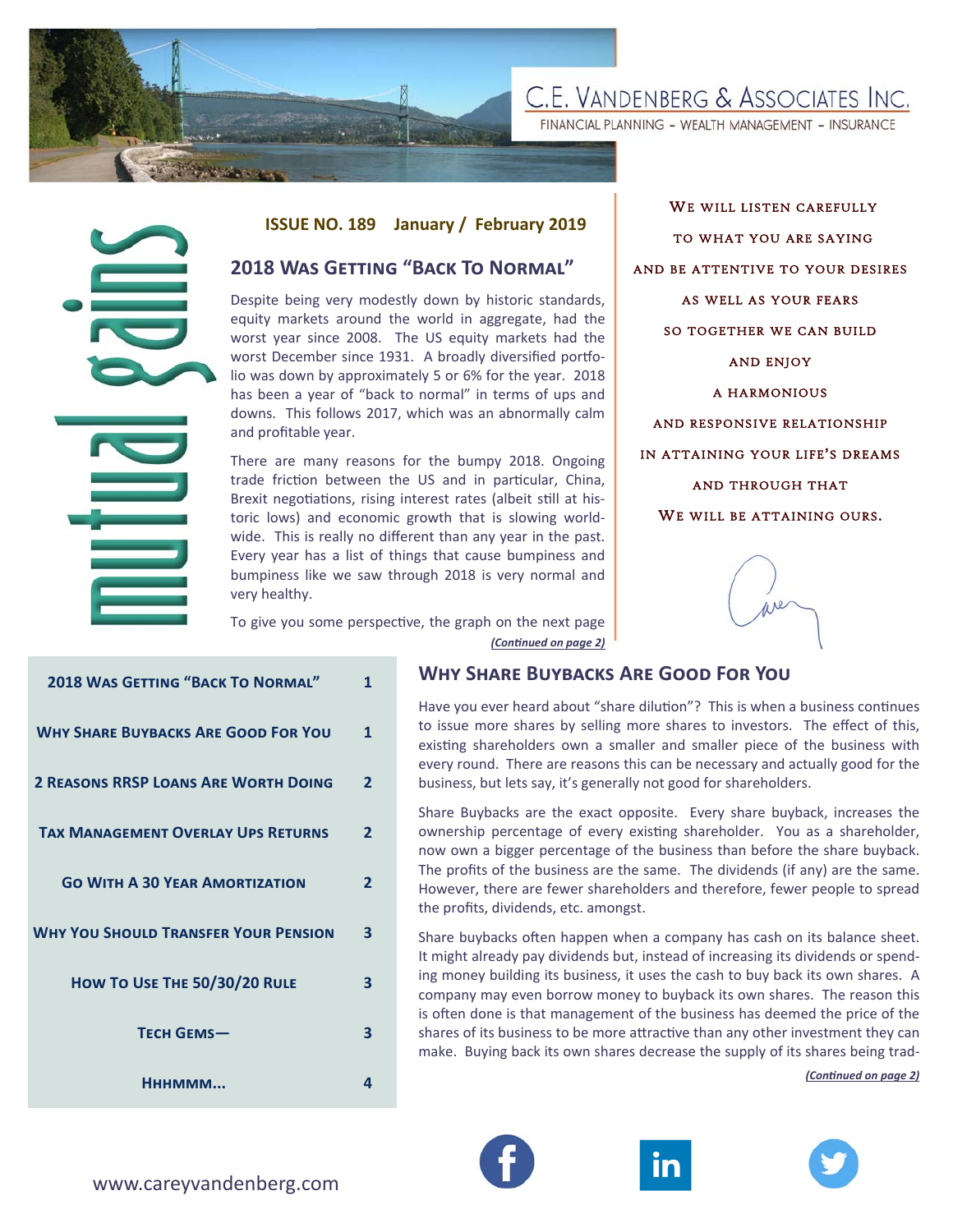#### (2018 Was "Back To Normal" - Continued from page 1)

shows the number of days the S&P 500 (a US market index) fell by 2% or more. As you can see, as I stated, 2017 was abnormally calm, as was 2012 through 2016. 2018 is actually more normal historically than was 2004, 5 & 6 and 2017. We are more back to normal and you should expect more of the same.

Market ups and downs are actually a good thing. It is a continual wringing of excesses in the markets. Excellent investors thrive on volatility to be able to buy the companies they want, at bargain prices and sell them at higher prices.



#### The perception for many is that in a time like

today, that risk is high. However, risk is actually lower when prices have come down and generally, people are more pessimistic. The best opportunities exist when expectations are the lowest. When expectations are high, risk is high. As Warren Buffet has been numerous times quoted, "be greedy when others are fearful". This is where we are today (although that fear has subsided a bit at time of my writing this).

Being only comfortable with 2012-2017 conditions, and now, wanting to allocate your portfolio more conservatively, will only give you lower, long term returns than what you may need, namely, to produce the maximum amount of retirement income so you can live the those 25,30 or 35 years or more, very comfortably.

#### (Share Buybacks-Continued from page 1)

ed on the public markets and when there is less supply, prices go up. This is very basic Economic 101. Increases in the share price may not go up right away. In fact, they could fall. However, despite what some real estate personality named "Ozzie" wrote about recently on 1 particular share buy back that he thought was bad simply because the share price declined in the short term, share buybacks are good for you as a shareholder of the business.

#### **2 REASONS RRSP LOANS ARE WORTH DOING**

I can't remember the last time I set up an RRSP loan for a client. It's not that I'm opposed to them. The credit for that must go to the clients I work with and the financial discipline they have; to do RRSP contributions on a monthly basis. That is not to say that RRSP loans are a bad thing. They can actually work very effectively in 2 broad cases.

Forced Savings— Let's face it. Having an automatic, monthly debit out of your account can be stopped as easily as it was started. Face a large bill (ie after Christmas expenses or an expensive holiday on credit) and the first thing you will probably cut is for things that can easily be stopped without effecting your present lifestyle. With an RRSP loan, like any debt obligation, you have made a legal commitment to make payments. Your only choice is to continue to make loan payments on the RRSP dollars you borrowed. In the end though, you have a growing RRSP portfolio.

Investment Price Declines— When investment are cheaper (as they have become recently), the best course of action is to buy more. If you don't have the cash available, the only way to do that, at the opportune time, may be to take out a loan. If you are currently doing monthly RRSP contributions, it could actually make a lot of sense to replace that with making an monthly RRSP loan payment. As an example, if you normally make \$1,000 / month RRSP contributions (\$12,000 / year), you could do a 5 year RRSP contribution loan for \$60,000. This would put \$60,000 into your RRSP right away, taking advantage of today's cheaper investment prices and today's very low borrowing rates. Of course, you would need the RRSP contribution room to be able to do this (which I know, many people have).

Note: To receive an RRSP Tax Deduction for the 2018 tax year, you will need to make your contribution by midnight, March 1st.

## TAX MANAGEMENT OVERLAY CAN BOOST YOUR RETURNS

Overlay Tax Management is a powerful, but seldom used way, to reduce taxes on your portfolio, thus increasing the after-tax return on your portfolio. This can really only be done efficiently using a Discretionary Portfolio Management service; whereby you have all your investments made and changed for whatever reason the firm you are hiring, sees fit.

In an effort to save you some tax, the portfolio management team may strategically sell some of the investments that are below what you paid for them, thus triggering a capital loss. These capital losses, offset some of the capital gains that have been realized. Now, of course, selling investments just to save tax, could be a foolish move. However, with an efficient use of "tax-loss selling", a similar investment would be bought, for a minimum of 30 days. After that, this investment would be sold and the investment you originally held (the one that had declined in value) bought, putting you in the same position as you were at the outset. This series of transactions needs to be done to skirt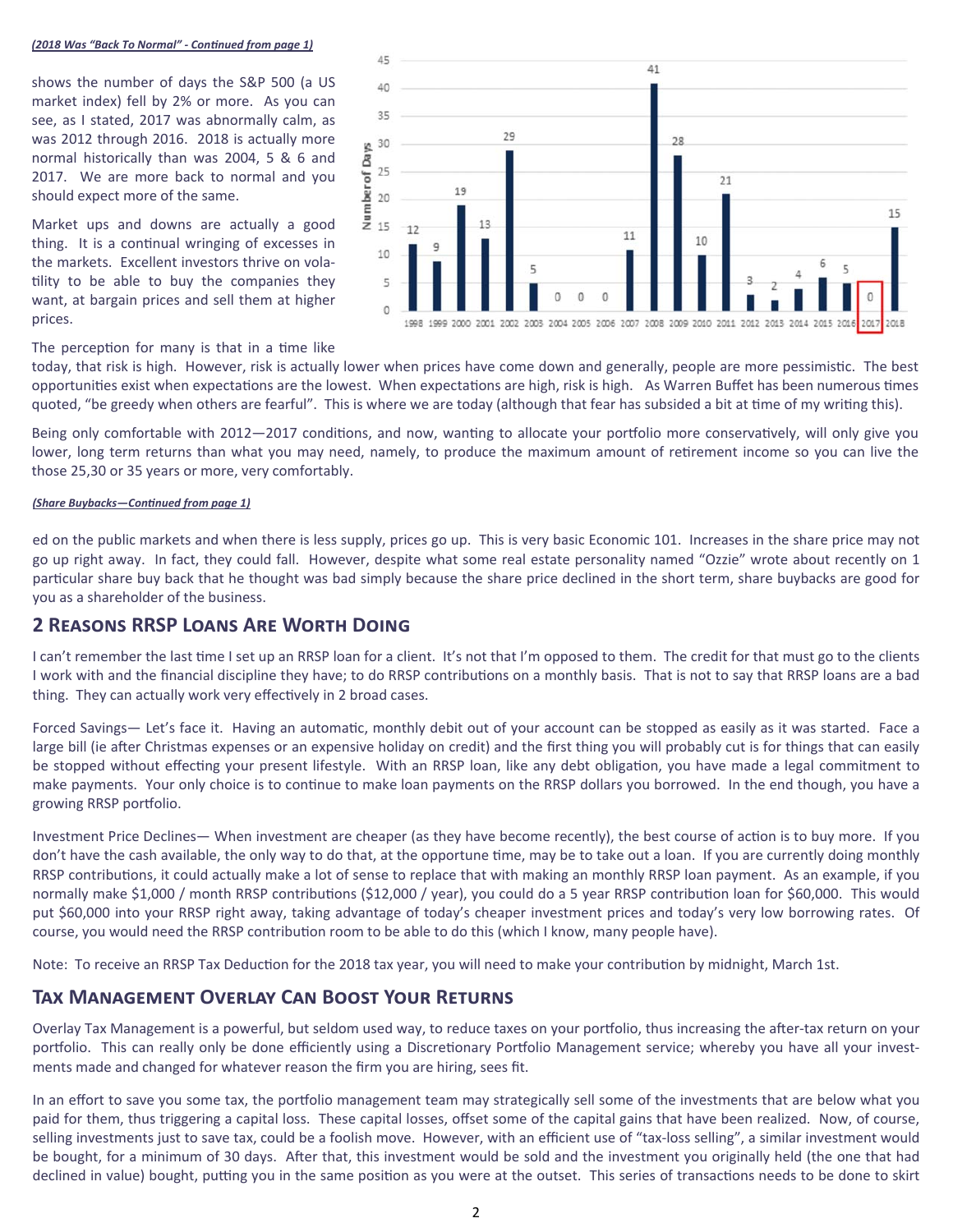the "superficial loss rules".

This kind of series of transactions may sound complicated but in actual fact, it's actually quite simple. That though, is really here nor there. All of this is taken care of for you automatically, with a Discretionary Portfolio Management service, one that has an active "Tax Management Overlay" system built in to the management of your portfolio. I have been told by one such service, that it has saved "select new clients" on average \$7,000 each in taxes in November and December 2018.

# **GO WITH A 30 YEAR AMORTIZATION IF YOU CAN**

When you use the bank's money to buy a home, investments, etc. you are using "OPM"; Other People's Money, to make money. Using this strategy of "leverage" (borrowing) is what can increase your wealth, over the long term, faster than you could be simply using your own money. If you are adamant on trying to pay off this "good debt" fast, you could actually be hindering your wealth creation.

With a mortgage, getting a longer 30 year amortization rather than a 25 year amortization, means your requirement mortgage payments are lower. This gives you more free monthly cash flow, allowing you to re-direct money to another wealth building vehicle, such as a RRSP or TFSA. Alternatively, you can borrow more money to increase your financial leverage or if at all possible, only make interest payments on your "good debt"; that being, debt that is used to purchase an asset that is expected to appreciate in value over the long term.

## **WHY YOU MAY WANT TO TRANSFER YOUR "PENSION"**

People are moving from employer to employer more so than ever before. With every new employer, you potentially are being set up with a new "pension" plan. Over the course of time, this can add up to several different pension plans that you are entitled to.

The first important thing to know about a company pension plan is that, when you die, either prematurely or while receiving your pension, the pension money can disappear as well. This is more so true when you don't have a spouse who can receive a portion of your monthly pension income. Despite that though, after you and your spouse are gone, the monthly pension income stops. The younger both of you pass on, the more money you are actually leaving in the pension. This goes to pay the surviving members of the pension plan.

The alternative is to transfer money from your pension plan to a "Locked In" RRSP. This gives you full control of the money you are entitled to and gives you the ability to pass money on to your heirs. As well, with the increasing number of employers you have in your lifetime, the more chance you are going to forget where money is. Transferring to one Locked In RRSP simplifies your life. It also gives you the ability to be in full control over the aggregate of all your bits of money. Because those bits, can accumulate to a sizeable sum.

Note: Many retirement plans at employers are called a "pension" however, they are not a pension in the traditional sense. Most "pension" plans today are simply glorified RRSP's with a "pension" moniker.

# HOW TO USE THE 50/30/20 RULE

Sticking to a budget, that is what the essence of what the 50/30/20 rule is. This rule however is much easier to apply than what a normal budget requires; tracking and micromanaging the money that comes in and every penny that goes out.

The 50/30/20 rule is one of the easiest ways to set boundaries on your spending while also balancing out the planning of your future. It means allocating 50% of your paycheque for needs ("Necessities"), 30% for wants ("Play") and and 20% to savings ("Plan"). Of course, laying this out first requires that you look closely at what you spend your paycheque on and what you consider priorities. Example would be on ordering food in rather than cooking it yourself or an expensive gym membership versus exercising in a more frugal manner.

50% for "Necessities"— These include housing expenses (rent or mortgage), transportation, groceries, internet, cable (or just go with Netflix), clothing, etc. What does this add up to? If you're over 50%, you have to pin point which costs you can reduce within these areas. If you are over 50%, the motivating thing about this part is that it will give you more dollars in the "Play" area. Remember though, you only have the net (after-tax) income to base this 50% on. The income that comes into your bank account every month x .5.

30% of your income for "Play" - This is the funky new shoes, drinks and appies with friends, vacations and even a music subscription service like Spotify. You'll soon discover what is most important to you because... you are limited to 30%

20% for "Planning" - This is all about paying down your debt and building your savings. The conventional financial planning wisdom of having 3 months set aside for emergencies makes no sense to me in this case (although, frankly it doesn't make sense to me in any case). Get your debt down so you have wiggle room to borrow for the short term, should an emergency arise. Making RRSP contributions will bring your after-tax income up because of the tax deductions. So, when saving, that might me your first consideration. Although, with Financial Planning, it's best to work with a Financial Planner. You'll get much farther ahead and you'll get there faster.

If you're just starting out, or are trying to wrestle your current 45% "Play" down to a 30, it can be helpful to manually track your spending. For simplicity, I strongly recommend setting up an account with Mint, which I've mentioned in a previous "Tech Gems".

## **TECH GEMS- DUOLINGO**

When travelling, it always feels good to be able to order a drink or dinner with the local language. You can see it in the reaction by the per-